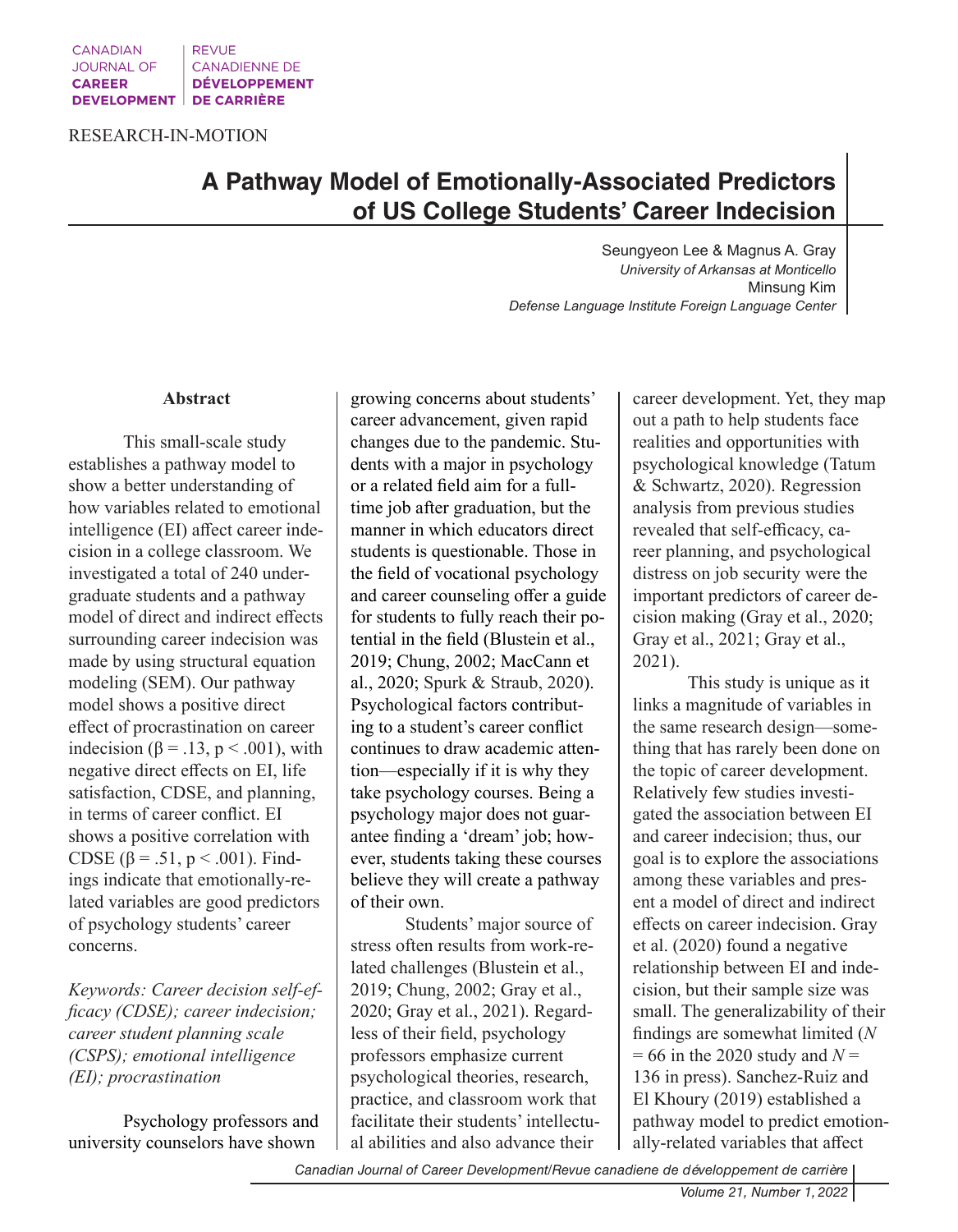academic performance, except for GPA (not stipulated as part of the current performance, as it was already a built-in measure); it was used as a predictor of academic performance. Coetzee and Harry (2014) posited emotional functioning as similar to EI, which was a strong predictor of career adaptability, yet their findings were based on middle-aged adults in the job market. Little is known about the relationship between EI and career indecision in the psychology classroom; furthermore, other emotionally-laden constructs, such as procrastination, career planning, CDSE, and life satisfaction were found to contribute to career conflict, but not necessarily in one dimension: these constructs are variables that contribute to career issues.

To our knowledge, few studies explore the relationship between psychologically-related variables like EI and career indecision in a college classroom (Falco & Summer, 2019; Gray et al., 2020; Gray et al., 2021; Gray et al., in press; Sanchez-Ruiz & EI Khoury 2019; Tatum & Schwartz, 2020). The novelty of the present study is twofold. We first investigated the contribution of EI, CDSE, CSPS, and life satisfaction to career planning in order to present a pathway model of direct and indirect effects of those variables on career indecision. This study is to provide a predictive model of college students' career indecision that shows a practical guideline in educational assessment of university classroom, using structural equation modeling (SEM).

#### **Methods**

# **Participants and Procedures**

A total of 253 students was recruited from small, liberal arts colleges in southeast Arkansas and southern California. Thirteen participants did not respond to at least 20% of the survey items, which was excluded  $(N = 240)$ ; 188 females, 52 males). Each student voluntarily participated in the study, approved the Institutional Review Board (IRB) at the primary investigator (PI)'s institution. Informed consent was obtained, so that 5-minute debriefing process that was used to assess any issues with the participants' well-being and provide the researchers' contact information could take place after completion. The distribution of self-identified race was 64.58% White, 28.33% Black/African-American, 0.42% Native American, and while the rest were indicated as 'other.' Twenty-six percent were freshmen, 25% were sophomores, 22% were juniors, 22% were seniors, and the rest indicated 'post-baccalaureate degrees.' All participants were full-time students at fouryear universities (*M* = 22.08, *SD*  $= 5.89$ ), recruited via email, with digital surveys administered after the pandemic lockdown. They were enrolled in either introductory psychology or upper-level developmental psychology course. Students received extra credit for participation.

#### **Measures**

Self-reported measures were used to assess participants' psychological characteristics. The main benefit of using those is that self-report data can be easily collected via online and the chosen measures are publicly available in general public. Mac-Cann et al. (2020) and Gray et al. (2021) demonstrate that Wong and Law's emotional intelligence scale (WEIS), career student planning scale (CSPS), career decision self-efficacy short form (CDSE-SF), general procrastination scale (GPS), career decision difficulty questionnaire (CDDQ), and satisfaction with life scale (SWLS) are frequently used as a scale development with more response item categories in psychological studies. Those measures were chosen based on reported internal consistency reliability, which we also calculated for the present study.

# *Career Decision Difficulty Questionnaire (CDDQ)*

The CDDQ measure was used to assess participant indecision as a dependent variable. Created in 1996 by Gati et al., it consists of the following subscales: (a) lack of readiness (CD-DQ-R: lack of motivation, general indecisiveness, and dysfunctional beliefs); (b) lack of information (CDDQ-L: the stage of decision making while in an occupation, and the need for additional information); and (c) difficulties related to inconsistent information (CD-DQ-D: unreliable information,

*Canadian Journal of Career Development/Revue canadiene de développement de carrière*

**94**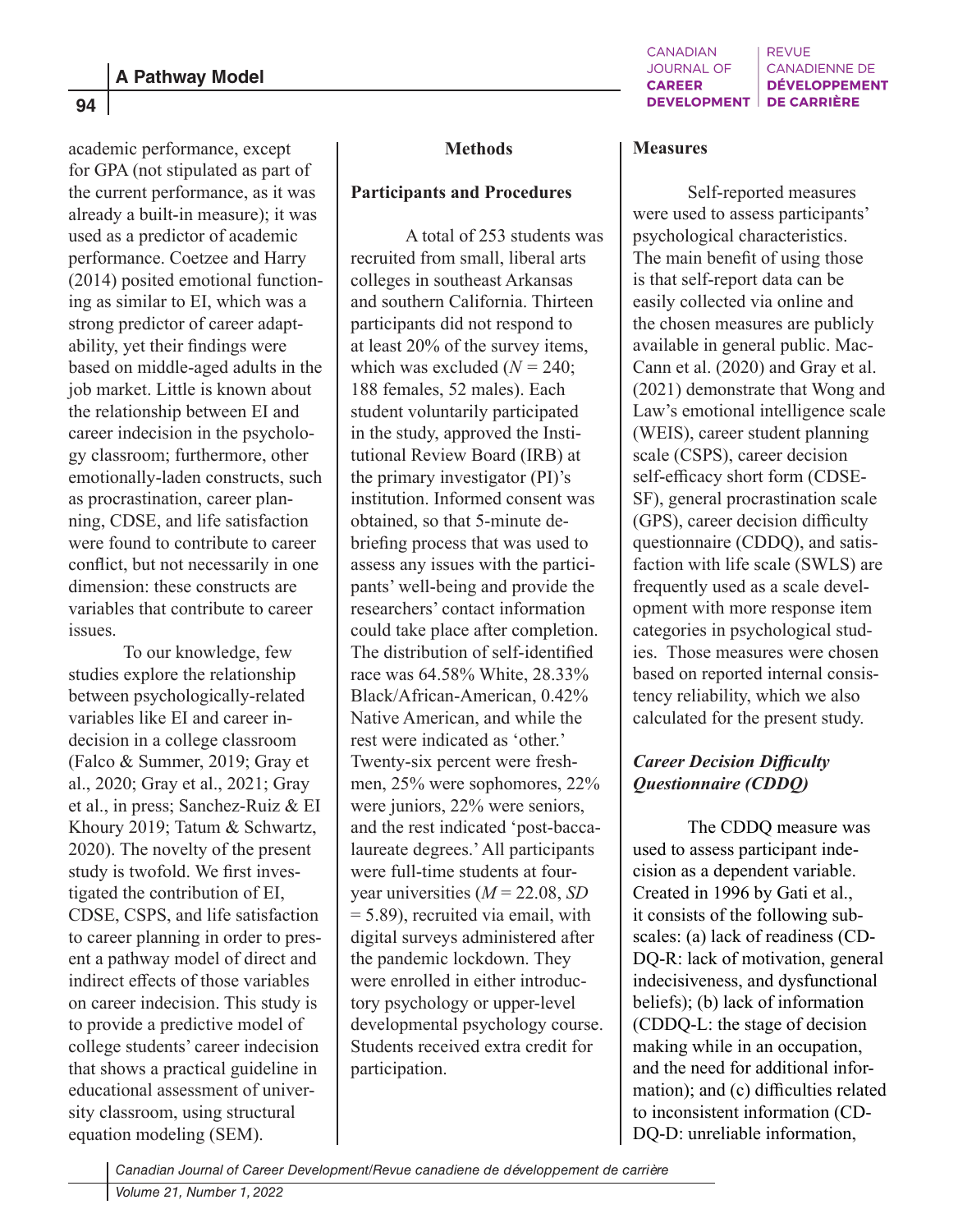as well as internal and external conflicts). This 34-item measure asks participants to rate the extent to which each statement illustrates their professional decisions on a 9-point Likert-type scale, ranging from 1 (*does not describe me*) to 9 (*describes me well*). Fabio, et al. (2015) found high internal consistency: (a) .89 for lack of readiness, (b) .90 for lack of information, and (c) .92 for inconsistent information. The Cronbach's alpha of this study was .94, which is consistent to Gati et al's study.

# *Career Student Planning Scale (CSPS)*

An 8-item, unidimensional scale created by Gray et al. (2021) was used as a reliable measure of career planning. The CSPS uses a 5-point Likert-type scale ranging from 1 (*strongly disagree*) to 5 (*strongly agree*). All negatively-worded items were scored in reverse, showing the alpha coefficient of the scale to be .85. The Cronbach's alpha of this study was .84.

# *Career Decision Self-efficacy Short-form (CDSE-SF)*

Taylor and Betz's (1983) CDSE-SF measure was used in this study to assess each participant's career-related SE. The 25-item form includes career SE and self-reported frequency on a 5-point Likert-type scale, ranging from 1 (*no confidence*) to 5 (*complete confidence*). Our calculated Cronbach's alpha was .94.

# *Wong and Law's Emotional Intelligence Scale (WLEIS)*

Wong and Law's EI scale (2002) assessed participant suitability for specific workplace situations. It contains four subscales that assess core branches of emotion-related aibilities: (a) perceiving self-emotion, (b) perceiving other's emotions, (c) expressing emotions, and (d) managing emotions. The authors designed the scale specifically after Brackett et al. (2006) developed the four-branch model in their EI scale. Participants were scored on 16 items (every four items were deemed to be one factor, so a 4-factor structure emerged) on a 7-Likert-type scale from 1 (*strongly disagree*) to 7 (*strongly agree*). Our Cronbach's alpha for WLEIS included these four factors and was .90.

# *General Procrastination Scale (GPS)*

The GPS (Lay, 1986) was used to assess participants' tendency to procrastinate; they were scored on 20 items with a 5-point Likert-type scale ranging from 1 (*extremely uncharacteristic*) to 5 (*extremely characteristic*). Our study's calculated Cronbach's alpha was 0.78.

# *Satisfaction with Life Scale (SWLS)*

Diener et al's SWLS (1985) rated participants' satisfaction with their lives. This 5-item self-reported instrument used a 7-point Likert-type scale ranging

from 1 (*strongly disagree*) to 7 (*strongly agree*). Our Cronbach's alpha for SWLS was .88.

# **Results**

# **Data Analysis Plan**

Data were analyzed with Excel software and R. We conducted a simple regression analysis, as Table 1 shows correlations among study variables. CDDQ negatively correlated with EI (*r* =  $-0.27, p \le 0.001$ , CDSE ( $r = -0.43, p$ ) < .001), CSPS (*r* = -.27, *p* < .001), and SWLS  $(r = -.33, p < .001)$ , but positively correlated with GPS  $(r=.21, p<.001)$ . EI negatively correlated with GPS  $(r = -.30, p)$ < .001), and positively correlated with CDSE  $(r = .55, p < .001)$ , CSPS (*r* = .35, *p* < .001), and SWLS (*r* = .51, *p* < .001). A negative correlation was found between GPS and SWLS ( $r = -.26, p < .01$ ).

# **Mediation Model**

The mediation model for CDSE, CSPS, and CDDQ show a positive effect of CSPS, mediated by CDSE and CDDQ (Figure 1). The effect of CDSE on CDDQ was mediated by CSPS. The regression coefficient for CDSE and CDDQ, and CSPS and CDDQ, were significant. The indirect effect was  $(.19)$ <sup>\*</sup> $(-.09) = -0.02$ , so we tested significance with bootstrapping procedures. Unstandardized indirect effects were computed for 1,000 bootstrapped samples, with a 90% CI for indirect effects at the  $2.5<sup>th</sup>$  and  $97.5<sup>th</sup>$  percentiles (Hair, Black, Babin, & Anderson,

 **95**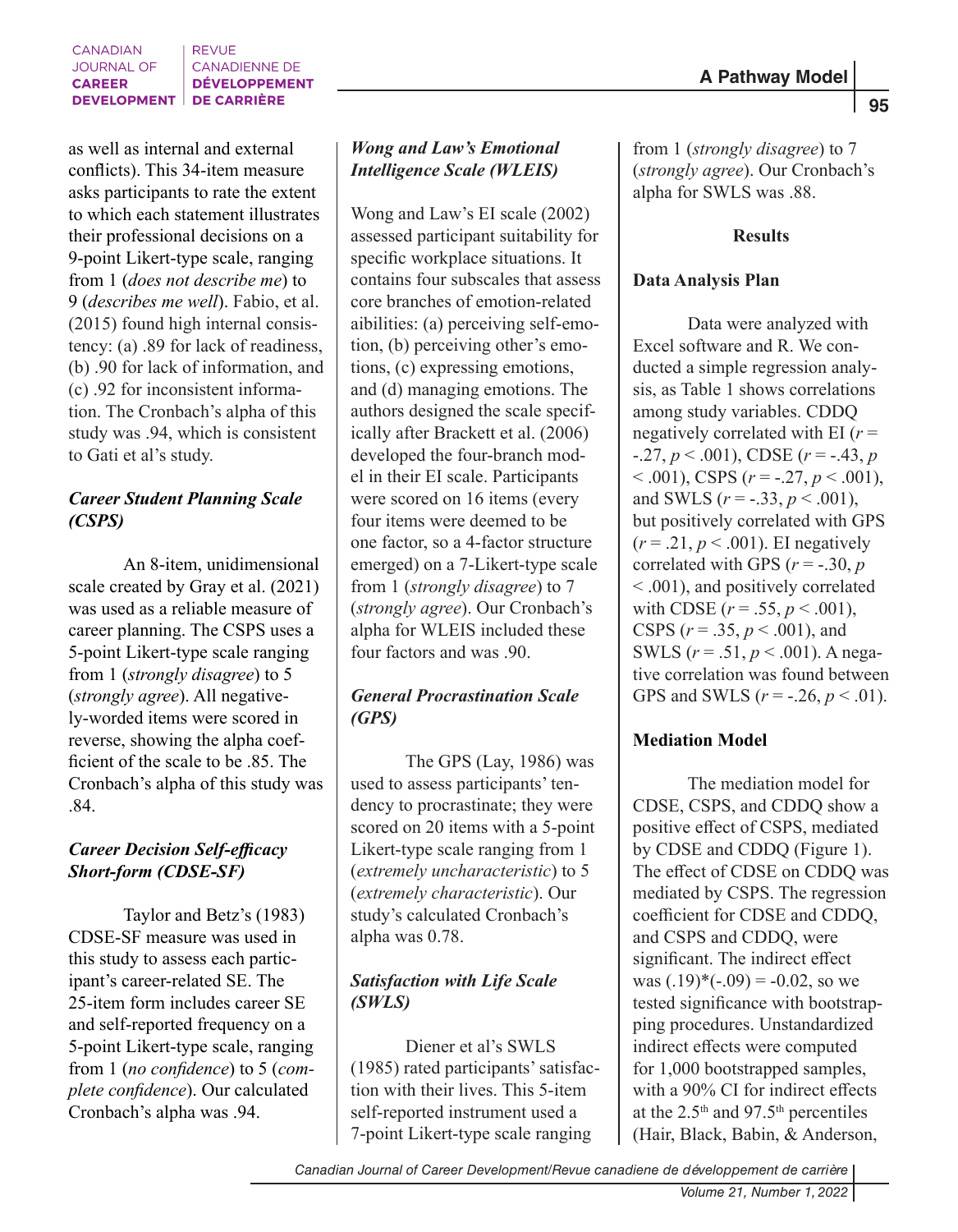# **96**

#### Table 1

Correlations among study variables

|             | <b>CSPS</b>                                 | ΕI         | <b>CDSE</b> | <b>CDDQ</b> | <b>GPS</b> |
|-------------|---------------------------------------------|------------|-------------|-------------|------------|
| ΕI          | $0.35***$                                   |            |             |             |            |
| <b>CDSE</b> | $0.51***$                                   | $0.55***$  |             |             |            |
| <b>CDDQ</b> | $-0.51***$                                  | $-0.27***$ | $-0.43***$  |             |            |
| <b>GPS</b>  | $-0.20**$                                   | $-0.30***$ | $-0.27***$  | $0.21***$   |            |
| <b>SWLS</b> | 0.08                                        | $0.51***$  | $0.32***$   | $-0.33***$  | $-0.26**$  |
|             | * $p < .05.,$ ** $p < .01.$ *** $p < .001.$ |            |             |             |            |

#### Figure 1

Mediation model among the given variables



2019). The bootstrapped unstandardized effect was - .02, as the 95% CI ranged from - .03 to .01. The indirect effect was statistically significant at  $p < .01$ .

# **Path Analysis**

# *Model Fit*

The model included indirect effects between EI and CDDQ, and GPS, and SWLS (Figure 2). CDSE was hypothesized to have indirect effects on CDDQ, with GPS, SWLS, and CSPS as mediating factors. SWLS \* $p < .05.$ \*\* $p < .01.$ \*\*\* $p < .001$ 

and CSPS were expected to have a negative effect on CDDQ, while Figure 2 illustrated the model with its respective path coefficients. The comparative fit index (CFI) with values above .90 indicates a good fit. The standardized root mean square residual (SRMR) with values below .08 also indicates a good fit. Based on these indices, the hypothesized model revealed a

*Canadian Journal of Career Development/Revue canadiene de développement de carrière*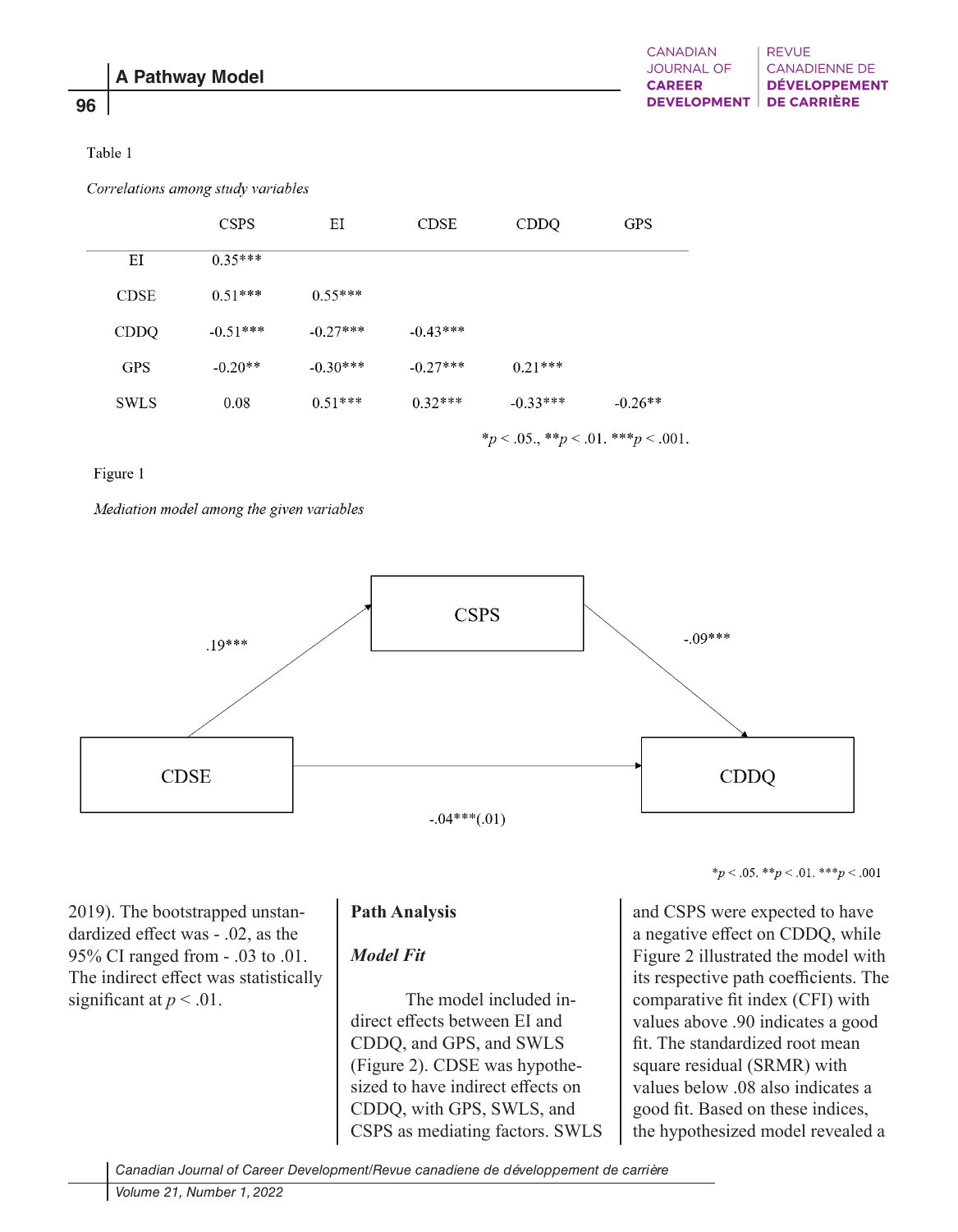#### Figure 2

A pathway model with significance



good fit with the root mean square error of approximation (RMSEA), with values between 0 and .05,  $\text{Model } \chi^2 = 169.908, \Delta df = 15, p$  $< .001$ , CFI = 1.000, RMSEA  $<$  $.001$ , SRMR = 0.012.

# *Direct and Indirect Effects*

CSPS had a significant direct effect on CDDQ with  $\beta$  = -.36, *p* < .001. SWLS also had a marginally significant effect on CDDQ with  $\beta = -17$ ,  $p < 0.05$ , whereas no significant effect was found between GPS and CDDQ. CDSE had a significant direct effect on CDDQ (β = -.30, *p* < .001) and CSPS (β = .50, *p* < .001). EI and CDSE showed a positive correlation ( $r = .51$ ,  $p < .001$ ).

#### **Discussion**

This study explored how EI, CSPS, CDSE-SF, and GPS are related to career indecision; though findings suggest that EI is negatively correlated to it, substantiating the work of Gray et al. (2020; in press). Procrastination is positively related to career conflict, whereas both career planning and career related self-efficacy show a negative correlation. Our results are generally in agreement with previous studies (Gray et al., 2020; Gray et al., 2021; Gottlieb & Gøtzsche-Astrup, 2020; MacCann et al., 2020; Sanchez-Ruiz & El Khoury; Wilmot et al., 2019).

These findings shed light on emotionally-related variables, such as EI, for students' motivation toward career development during higher education. Psychol-

ogy instructors with an interest in the field of counseling psychology or those who teach a capstone course may want to assess conscientious behaviors, such as EI and CDSE, which impact students' academic engagement and life satisfaction, and ways to advance one's career. Future studies could explore the relationship between EI and career indecision (and other associated variables) at the factor level because EI, in particular, is related to a variety of psychological constructs depending on whether researchers focus on college students' self-control, emotionality, and/or social relationship (Mavroveli & Sanchez-Ruiz, 2011). CDSE and life satisfaction directly predicted career indecision, while EI and CDSE are positively correlated with each other . The study has several limitations:

*Canadian Journal of Career Development/Revue canadiene de développement de carrière*

 **97**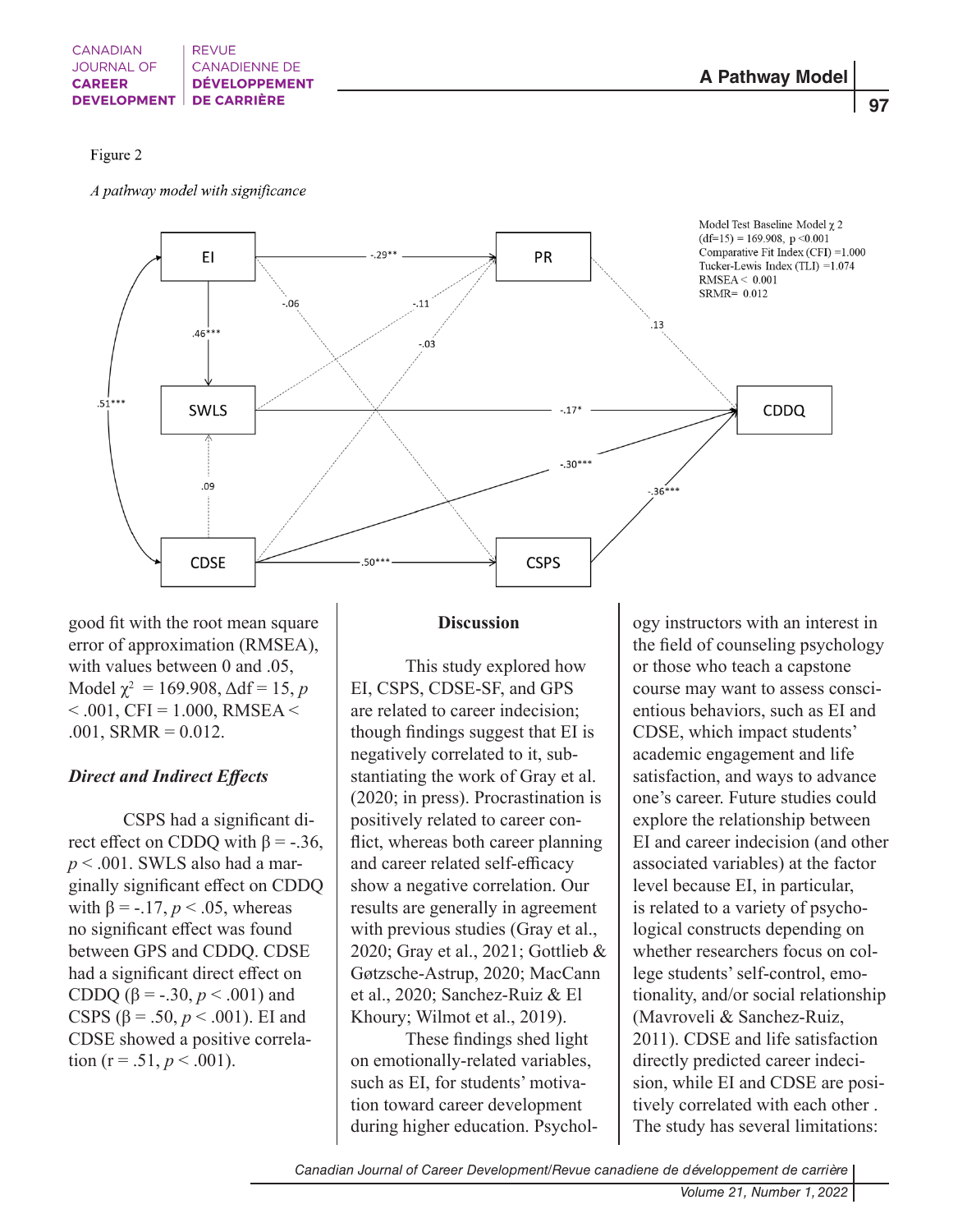**98**

the chosen sampling method was convenience sampling, so the generalizability of the findings is somewhat constrained. More diverse samples with mixed methods or longitudinal designs would be highly desired for future research. All variables are assessed with self-reported measures, so that the mono-method bias would a possibility. Future research could benefit from incorporating more variables (e.g., self-control or in-class test scores), along with possible moderators to assess the association among variables. Despite its limitations, this study offers a preliminary investigation that develops a practical theoretical framework, with a predictive model of college students' career indecision. Replications of this study with larger sample sizes may yield better results, and could be an integral part of educational assessment and career counseling. The relevance of this area is continuously expanding, so that educators must be aware of it. Future research with this pathway model can be extended to grapple with a wide array of psychological processes, while simultaneously working with young adults who will soon be in the workforce. Career advancement requires more than just 'being smart' and hardworking. We need better understanding of psychological characteristics that need for student success.

# **References**

Blustein, D. L., Ali, S. R., & Flores, Lisa Y. (2019). Vocational psychology : Expanding the vision and enhancing the impact. *The Counseling Psychologist, 47*(2), 166-221. https://doi.org/10.1177%2F00 11000019861213

- Brackett, M. A., Rivers, S. E., Shiffman, S., Learner, N., & Salovey, P. (2006). Relating emotional abilities to social functioning: A comparison of self-report and performance measures of emotional intelligence. *Journal of Personality and Social Psychology*, *91*, 780-795. https://doi.org/10.1037/0022- 3514.91.4.780
- Chung, Y. B. (2002). Career decision-making self-efficacy and career commitment: Gender and ethnic differences among college students. *Journal of Career Development*, *28*, 277- 284. https://psycnet.apa.org/ oi/10.1023/A:1015146122546
- Coetzee, M., & Harry, N. (2014). Emotional intelligence as a predictor of employees' career adaptability. *Journal of Vocational Behavior*, *84*, 90- 97. https://doi.org/10.1016/j. jvb.2013.09.001
- Falco, L. D., & Summer, J. J. (2019). Comparing ability and self-report trait emotional emotional intelligence, fluid intelligence, and personality traits in career decision. *Personality and Individual Differences*, *64*, 174-178. https://doi.org/10.1016/j. paid.2014.02.024
- Gati, I., Krausz, M., & Osipow, S. H. (1996). A taxonomy of difficulties in career decision

#### **CANADIAN REVUE JOURNAL OF CANADIENNE DE DÉVELOPPEMENT CAREER DEVELOPMENT DE CARRIÈRE**

making. *Journal of Counseling Psychology*, *43*(4), 510-526. https://doi.apa.org/ doiLanding?doi=10.1037% 2F0022-0167.43.4.510

- Gray, M. A., Kim, M., & Lee, S. (2021). Simplifying the measurement of college students' career planning: the development of career student planning scale during the COVID-19 pandemic. *Experimental Results*, *2*, e4, 1-9. https://doi.org/10.1017/ exp.2020.69
- Gray, M. A., Kim, M., & Lee, S. (2021). Career self-efficacy as a mediator between emotional intelligence and employment planning among US college students. *Canadian Journal of Career Development*, *20*(2), 70-76.
- Gray, M. A., Lee, S., & Kim, M. (2020). Comparing self-reported emotional intelligence, self-efficacy, and personality traits in college students' career decision-making: A pilot study. *In S. Lee (Ed.), Exploring the opportunities and challenges of college students*  (pp. 205-217). NOVA Science Publishers, Inc.
- Hair, Jr., J.F., Black, W.C., Babin, B.J., & Anderson, R.E. (2019). *Multivariate analysis*  (8th ed.). Cengage.
- Işik, E. (2012). The relationship of career decision self-efficacy, trait anxiety, and affectivity among undergraduate students. *Psychological Reports: Human Resources & Marketing*, *111*(3), 805-813. https:// doi.org/10.2466/01.09.10.

*Canadian Journal of Career Development/Revue canadiene de développement de carrière*